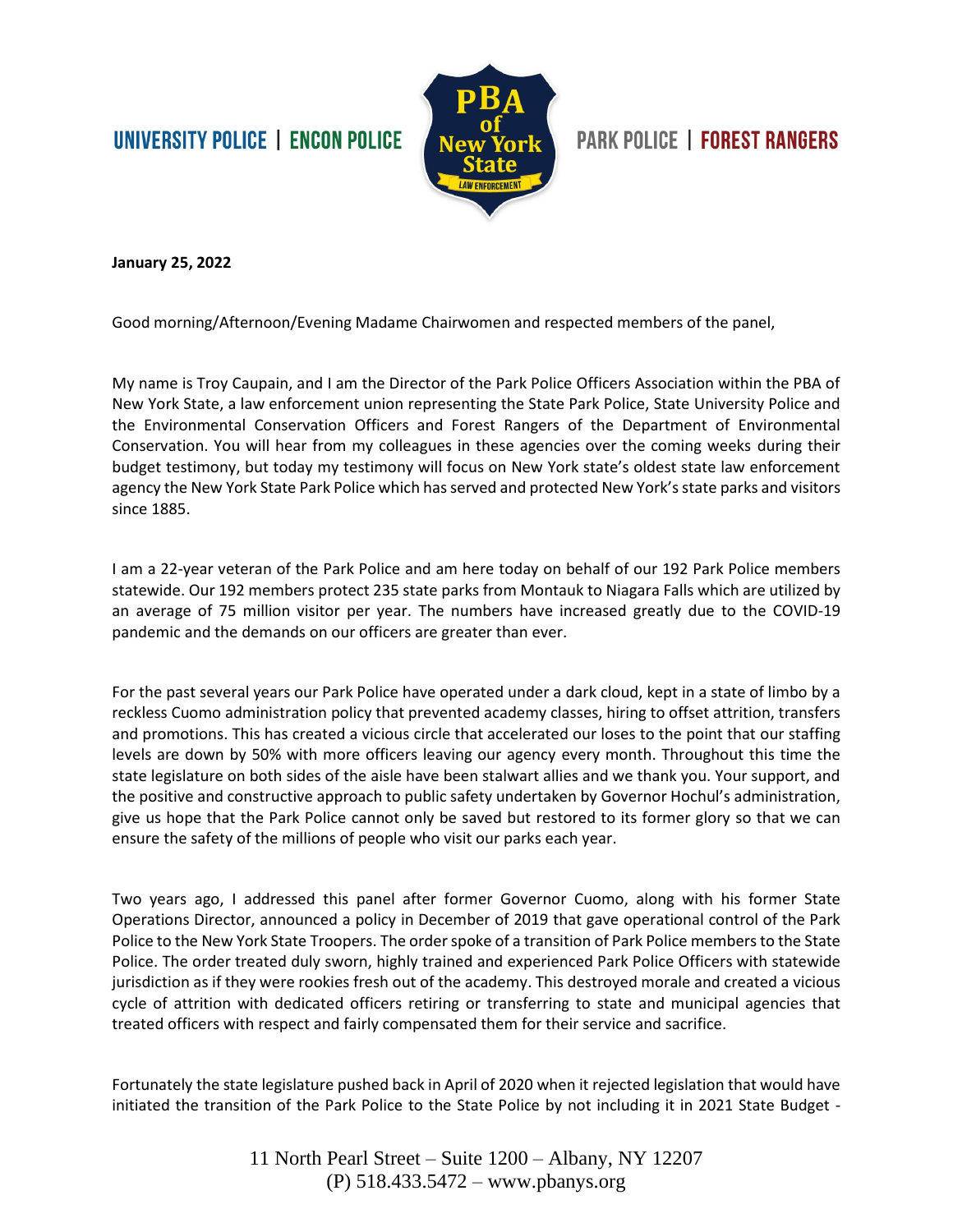effectively voiding the entire transition. The members of the Park Police thank you for this decisive action which has allowed us to continue to push for the staffing, compensation and retirement equity needed to complete our mission and provide our officers with the financial security to raise their families in the communities they love.

Over the last several months with the help of our champions in the State Legislature, Park Police members, and their families, we have brought much needed attention on the mismanagement and neglect of the Park Police resulting from the Cuomo era policies. We are happy to report this past Friday, January 21, 2022, the Office of Parks Recreation and Historic Preservation signaled a welcome and long-overdue change in policy thanks to the leadership of Governor Hochul.

OPRHP announced that in the Fall of 2022 the Park Police will offer their first academy class since 2019, with new Park Police Officers slated to join the ranks in the Spring of 2023. According to OPRHP, Governor Hochul's budget proposal includes enough financial support for the agency to begin hiring and training new Park Police Officers. With the leadership of our allies in the state legislature we are hopeful that an agreement can be reached within the state budget to provide clarity to the funding to ensure monies are earmarked specifically to meet the recruitment, training, retention and equipment needs of our officers.

In addition to these administrative changes, the Park Police are committed to securing enhanced compensation and benefits to retain our highly trained and specialized officers. This would include the 20-year retirement initiative, which passed both houses last session, to put our officers on par with the New York State Park Police and 97% of municipal officers throughout New York -- and geographic differential pay to take into account the cost of living and raising a family in Downstate regions.

Governor Hochul signaled her support for our 20 year retirement bill (S.4523 / A.6457 of 2021) but indicated that it must be addressed as part of the state budget process. See Veto Message 87 of 2021. We look forward to working with the state legislature and the Hochul Administration to achieve the compensation our officers deserve within the framework of the budget.

We have also respectfully requested that Governor Hochul formally rescind former Governor Cuomo's disastrous policy from 20219 that was clearly designed to eliminate our agency and would have the result of placing lives and precious natural resources at risk. By officially rescinding this policy Governor Hochul will signal a strong commitment to our members and the public we know she cares deeply about.

On behalf of my fellow officers in the Park Police and all of our members of the PBA of New York State I thank you for this opportunity to present our priorities and concerns, but most importantly our heartfelt thanks to the state legislature and Governor Hochul who have ushered in a new era of respect and civility that has long been absent from Albany due to the previous administration. Together we have the opportunity to create a new day for our venerable agency rather than witness its sunset.